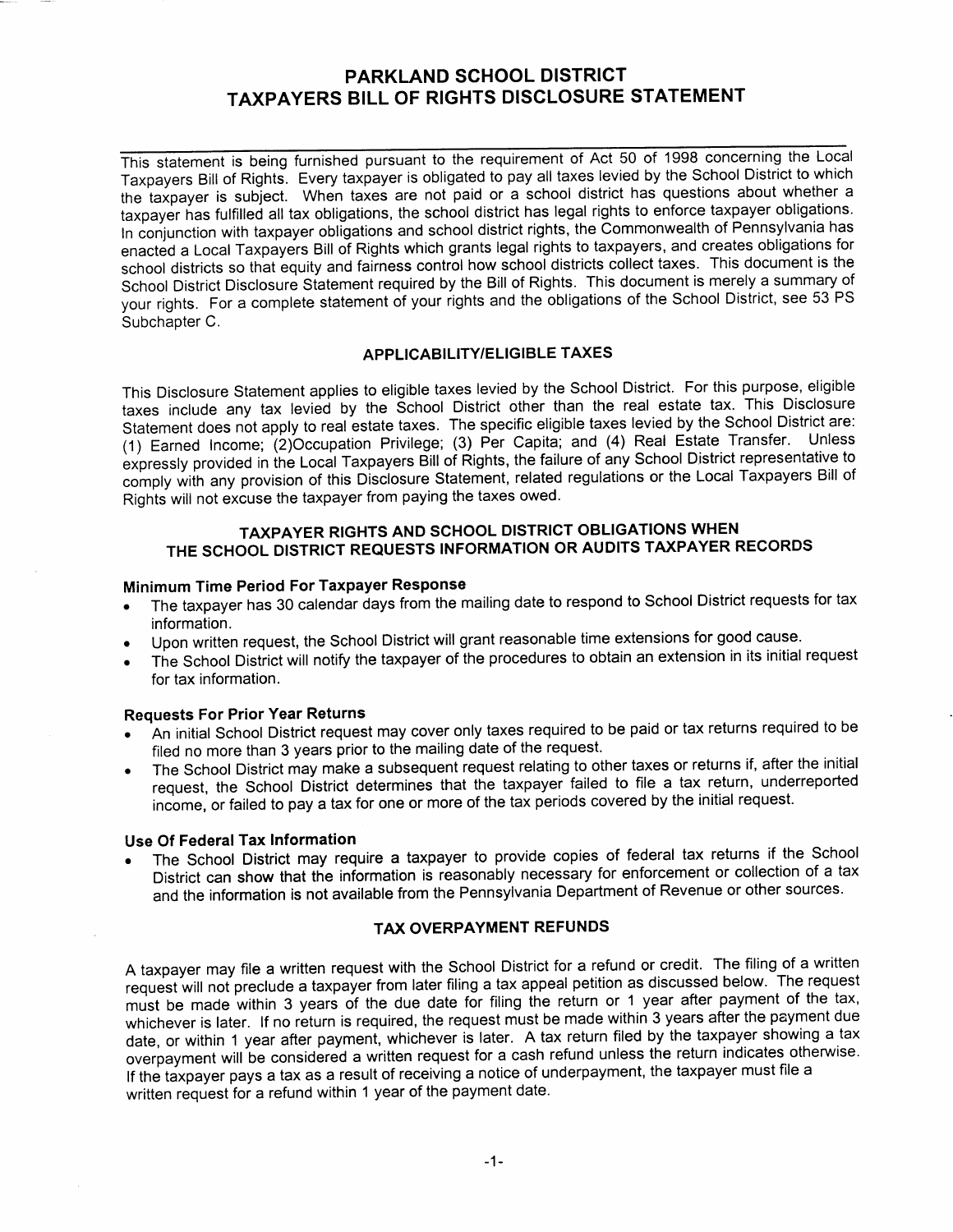Subject to certain exceptions, the School District will pay simple interest on overpayments at the same rate as the Commonwealth is required to pay pursuant to Section 806.1 of the Act of April 9, 1929 (P.L.343, No. 176) from the date of overpayment until the date of resolution. No interest shall be allowed if an overpayment is refunded or applied against any other tax, interest or penalty due to the taxing authority within seventy-five (75) days after the date the return or report of the liability due is filed, whichever is later. Overpayments of interest of penalty shall not bear any interest.

### TAX ASSESSMENT/UNDERPAYMENT/REQUIRED NOTICE

The School District must notify the taxpayer in writing of the basis for any underpayment determined by the School District. The notice shall include: (l) the tax period or periods for which the underpayment is asserted; (ii) the amount of the underpayment detailed by tax period; (iii) the legal basis upon which the taxing authority has relied to determine that an underpayment exists; and (iv) an itemization of the revisions made by the taxing authority to a return or report filed by the taxpayer that results in the determination that an underpayment exists.

## TAX APPEALS

## Tax Appeal Petitions

To appeal a tax assessment or denial of a refund request, the taxpayer must file a Tax Appeal Petition. The petition must be mailed or delivered to the following address:

For Earned Income Tax or Occupation Privilege Tax -

Tax Administrator/Treasurer Parkland School District Tax Office 1210 Springhouse Road Allentown, PA 18104-2119

or

For Per Capita Taxes -

Business Manager Parkland School District Business Office 1210 Springhouse Road Allentown, PA 18104-2119

- . Tax Appeal Petitions requesting a refund must be filed within the time set forth above under "Tax Overpayment Refunds."
- . Tax Appeal Petitions appealing a tax assessment or notice of underpayment must be filed within 90 days after the date of the tax assessment or underpayment notice.
- . Regulations regarding the form and content of petitions, as well practice and procedure for tax appeals may be obtained in person, or by mailing a request to the above address, or by calling the School District during the hours of 8:00 a.m. and 4:00 p.m. at (610) 351-5570 for Earned lncome Tax and Occupation Privilege Tax or (610) 351-5510 for Per Capita Taxes.

### School District Decision

- . The School District will issue a decision on Tax Appeal Petitions within 60 days after receipt of a complete and accurate petition.
- . lf the petition was complete and accurate when filed, the School District's failure to render a decision within 60 days will result in the petition being deemed approved.

#### Appeals To Court

Any person aggrieved by a decision of the School District who has a direct interest in the decision has the right to appeal to the County Court of Common Pleas.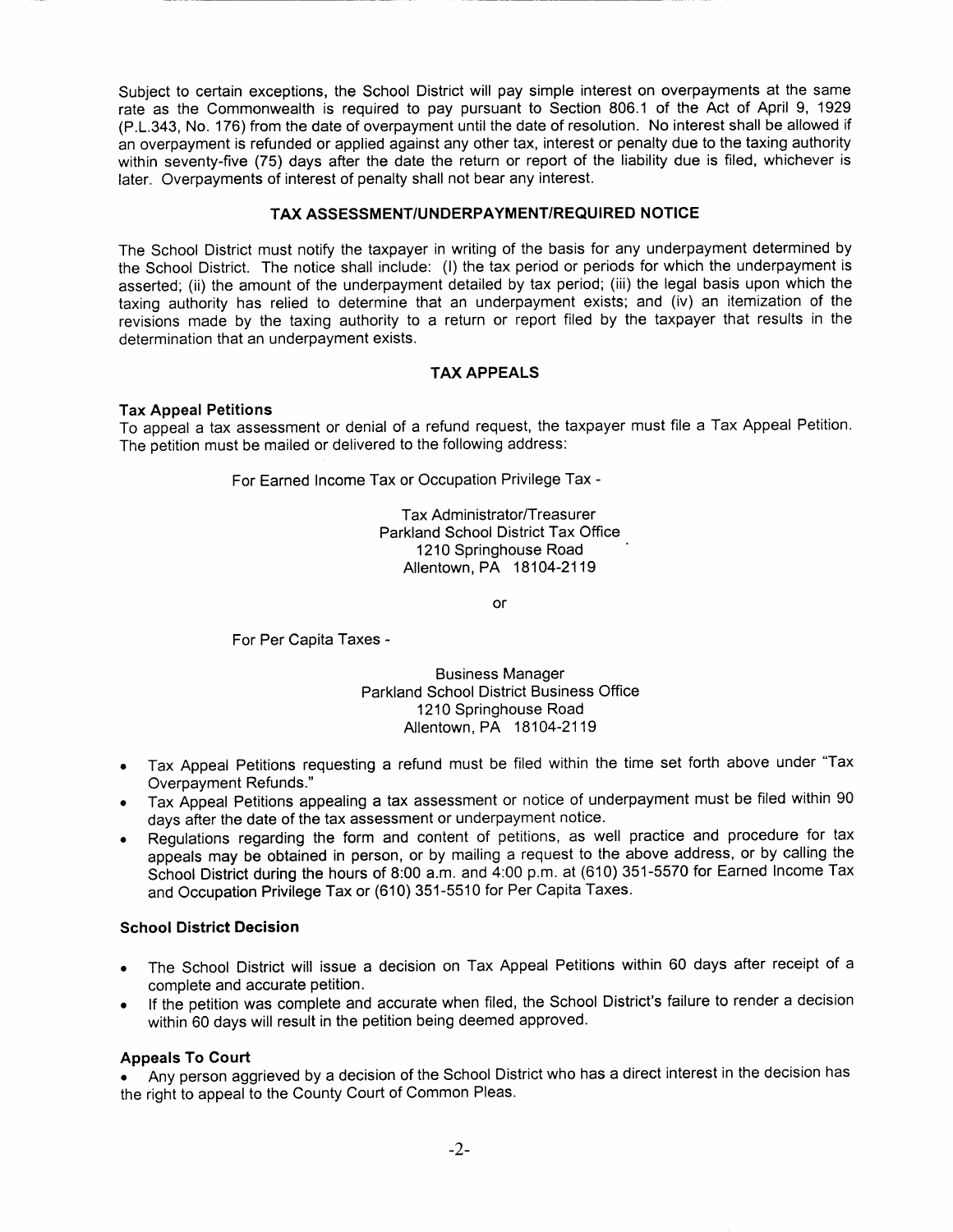. Appeals to court must be filed with the court within 30 days after the date of the School District's adverse decision.

### SCHOOL DISTRICT ENFORCEMENT PROCEDURES

Depending on the type of tax involved and the specific circumstances, if a taxpayer has not paid a tax liability deiermined to be due or which the School District has reason to believe might be due, possible School District enforcement options include:

- Inquiry by School District to taxpayer.
- . School District audit of taxpayer records.
- . The School District may contact the taxpayer and attempt to resolve the liability through payment in full, an installment payment plan, or compromise.
- . The School District may employ private collection agencies to collect the tax.
- The School District may file a lien against the taxpayer, and in some cases, against an employer or other person responsible for payment of the tax.
- . The School District may attach or require an employer to make reductions in the wages or earnings of the taxpayer.
- r The School District may file suit against the taxpayer before a district justice or in the County Court of Common Pleas.
- . The School District may execute and attach taxpayer bank accounts, sell taxpayer vehicles, other personal property or real estate, based on a judgment or lien obtained through legal proceedings.
- . The School District may seek criminal prosecution of the taxpayer.

## TAX INFORMATION CONFIDENTIALITY

Information gained by the School District as the result of any audit, return, report, investigation, hearing or verification shall be confidential. However, confidentiality will not preclude disclosure for official purposes, whether in connection with legal proceedings or otherwise, and will not preclude disclosure to the extent required by any applicable law.

#### TAXPAYER COMPLAINTS

lf a taxpayer has a complaint about a School District action relating to taxes, the Business Manager may be contacted in writing at 1210 Springhouse Road, Allentown, PA 18104-2119. The Business Manager or another person designated by the Business Manager will facilitate resolution of the complaint by working with the appropriate School District personnel.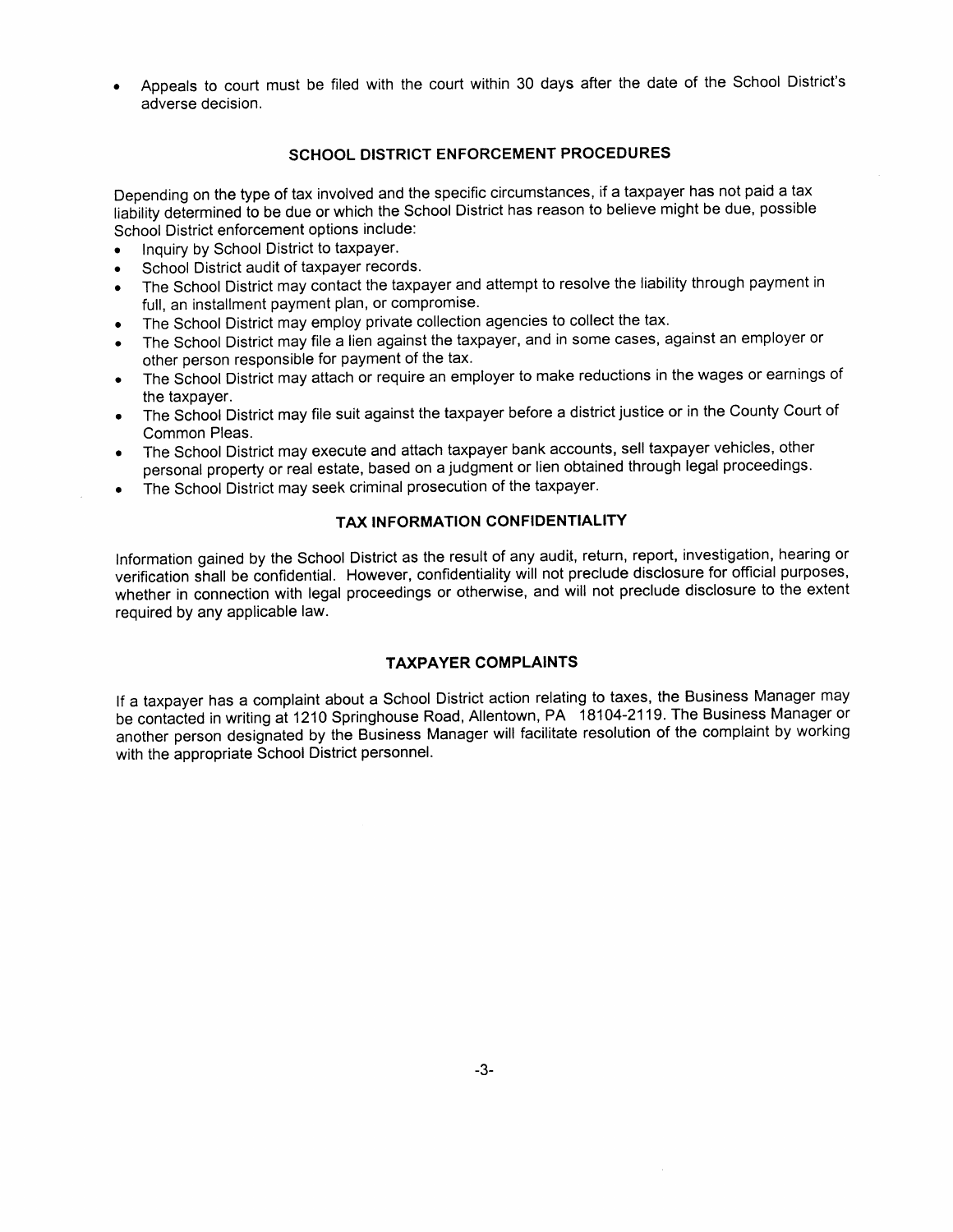## PARKLAND SCHOOL DISTRIGT TAX APPEAL INFORMATION AND REGULATIONS

The Local Taxpayer Bill of Rights requires every school district to adopt regulations concerning the form and content of petitions, as well as practice and procedure for tax appeal petitions. This document contains the regulations required by the Bill of Rights. In addition, the School District has published a Disclosure Statement required by the Bill of Rights.

#### APPLICABILITY/ELIGIBLE TAXES

These regulations apply to eligible taxes levied by the School District. For this purpose, eligible taxes include any tax other than the real estate tax. Specific eligible taxes levied by the School District are: (1) Earned Income; (2) Occupation Privilege; (3) Per Capita; and (4) Real Estate Transfer.

## TAX APPEAL PETITIONS

#### Filing

- As explained more fully in the Disclosure Statement, petitions should be filed with the Tax Administrator/Treasurer.
- Petitions must be filed within the time limits explained in the Disclosure Statement. Petitions received by the School Board are considered timely filed if received by the School Board by the required date or if mailed and postmarked by the United States Postal Service on or before the required date. The burden is on the taxpayer to present evidence sufficient to prove the petition was timely filed.

Contents. Petitions must be in writing, signed by the taxpayer (if the taxpayer is an entity, a partner or officer must sign) and must contain:

- o Taxpayer's name, address and telephone number.
- If taxpayer is represented by an attorney, accountant or other qualified individual as explained below, the name, address and telephone number of the representative.
- Designation of the tax to which the petition relates, including the year or other period and tax amount. A copy of any tax bill, refund request denial, or other essential document relating to the petition shall be attached.
- Taxpayer's license number, account number, employer identification number, social security number, or other appropriate identifying designation.
- A detailed statement in separate numbered paragraphs of the reasons requiring a refund, or the objections to the assessment or notice of underpayment being appealed, and the facts supporting such reasons or objections.
- A statement specifying the relief requested by the taxpayer.
- A statement certifying that the facts contained in the petition are true and correct to the taxpayer's knowledge and belief, and that the petition is not filed for purposes of delay.

Incomplete petitions. lf the petition fails to satisfy the above requirements, the School Board may requesi the taxpayer to submit the missing information or may make a decision based on the information in the petition. If additional information is requested, the taxpayer's failure to submit the requested additional information within 30 days of the date of the request shall result in dismissal of the petition.